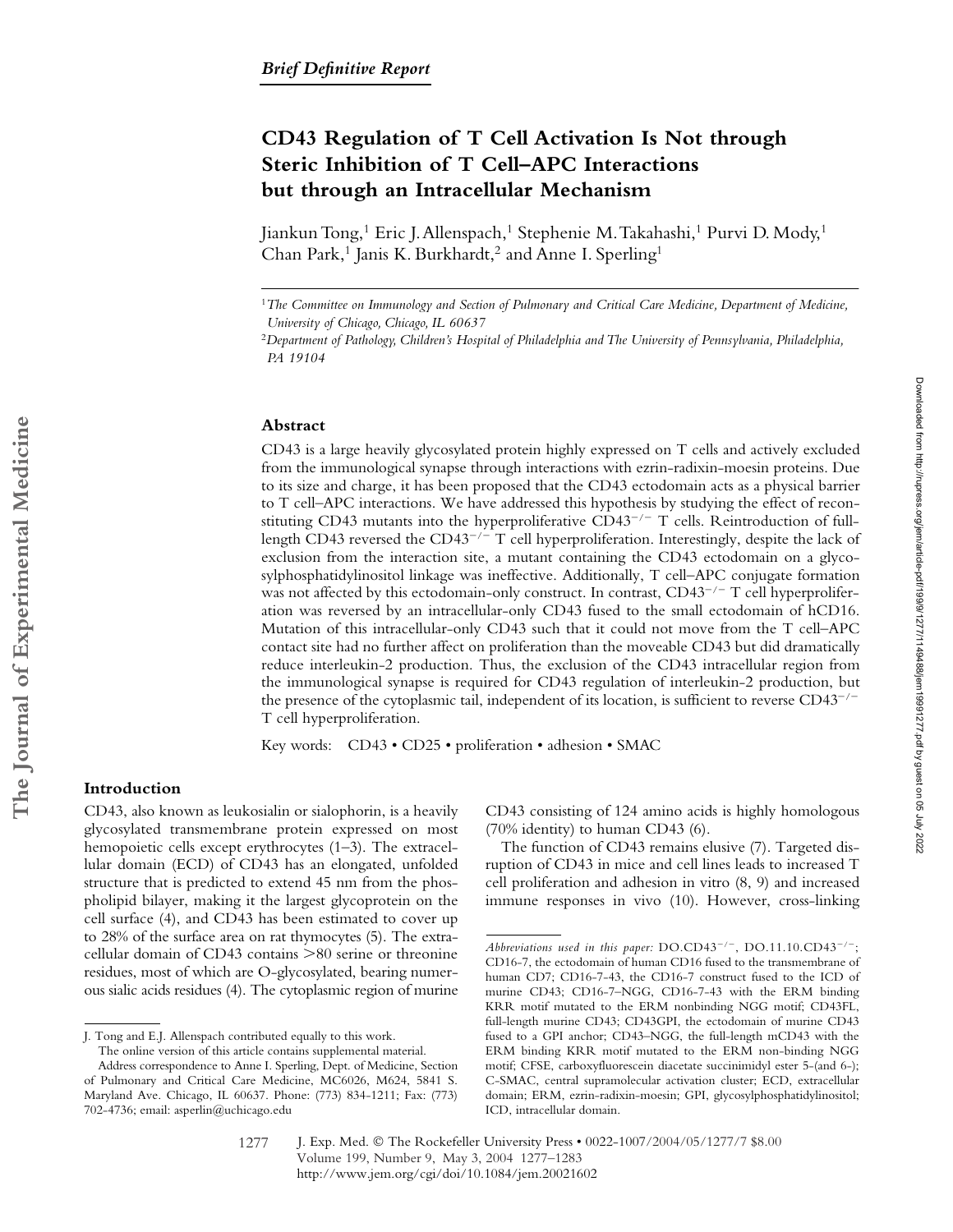CD43 concurrently with TCR ligation induces a dramatic costimulatory response that is independent of CD28 (11). Recently, Onami et al. have suggested that for in vivo CD8 responses, CD43 is costimulatory early in the response but a negative effector molecule later (12).

The prevailing hypothesis in the literature is that CD43 has a negative function due to an effect on cell–cell repulsion mediated by its extensive sialylated O-glycans (the "barrier hypothesis"). This hypothesis has been seemingly supported by demonstration that TCR signaling induces selective exclusion of CD43 from the T cell antigen–presenting cell contact site via its interaction with the family of cytoskeletal adaptor proteins, ezrin-radixin-moesin (ERM; 13–16). Interestingly, inhibition of CD43 movement leads to decreased IL-2 and IFN- $\gamma$  production (14, 15). Together, these data suggest that CD43 could represent a novel type of cell surface regulatory protein that dampens T cell responses by its physical presence and is specifically removed upon T cell activation.

To directly test whether it is the presence of the CD43– ECD in the T cell–APC interaction site that dampens T cell responses, structure/function studies were done. Additionally, ECD-only and intracellular domain (ICD)-only constructs as well as ICD-only constructs mutated at the ERM-binding site were tested. The CD43–ECD fusion protein failed to be excluded from the immunological synapse, yet did not interfere with T cell–APC conjugate formation or reduce CD43<sup>-/-</sup> T cell hyperproliferation. However, the ICD of CD43 was sufficient to effectively reverse CD43<sup>-/-</sup> T cell hyperactivation. Interestingly, mutation of the intracellular region construct so that it could not bind ERM proteins or move from the site of TCR signaling further decreased IL-2 production. Thus, our data definitively demonstrates that it is the ICD of CD43, not the ectodomain, which confers negative regulation of T cell activation.

#### **Materials and Methods**

Mice. CD43<sup>-/-</sup> mice (provided by Dr. Blair Ardman, Tufts University, Medford, MA; reference 8) were backcrossed to BALB/c (The Division of Cancer Treatment, National Cancer Institute) six times and bred to the TCR Tg DO.11.10 as described previously to produce the  $DO.CD43^{-/-}$  strain (14). DBA/2NCr were purchased from NCI-FCRDC. All mice housed at the University of Chicago were bred and/or maintained in a specific pathogen-free condition in barrier facilities. The studies reported here conform to the principles outlined by the Animal Welfare Act and NIH guidelines.

*Antibodies and Other Reagents.* Affinity-purified anti-CD28 (PV-1; reference 17) and anti-CD3 (145–2C11; reference 18) were prepared in our laboratory. mAbs for mouse CD43 (S7), human CD16 (3G8), and mouse CD25 (7D4) were purchased from BD Biosciences. Rabbit anti-PKC- $\theta$  (C-18) was from Santa Cruz Biotechnology, Inc. HRP-conjugated goat anti– mouse and goat anti–rabbit Ig were purchased from Bio-Rad Laboratories. FITC or Texas red donkey anti–rat IgG (mouse adsorbed), Texas red donkey anti–rabbit Ig (mouse absorbed), and Texas red donkey anti–goat Ig were all from Jackson Immu-

noResearch Laboratories. The OVA<sub>323-339</sub> peptide was produced by the University of Chicago Peptide Synthesis Facility.

*Production of Primary T Cell Lymphoblasts.* LN T cells from DO.11.10 and DO.CD43<sup>-/-</sup> mice were enriched by nonadherence to nylon wool as previously described (11). The T cells (2  $\times$ 105 cells/well) were stimulated with irradiated DBA/2 splenocytes (6  $\times$  10<sup>6</sup> cells/well) and chicken ovalbumin peptide ( $\text{OVA}_{323-339}$ ) at 0.15  $\mu$ g/ml in complete media (DME media [Life Technologies] supplemented with 5% heat-inactivated FCS, 100 U/ml penicillin, 100  $\mu$ g/ml streptomycin, 0.29 mM L-glutamine, nonessential amino acids, 10 mM Hepes, and  $5 \times 10^{-5}$  M -mercaptoethanol). After 4 d of culture, 1 ml of complete media was added to each well. T cells were harvested and live cells recovered by Ficoll-Hypaque gradient separation 9–14 d after initial stimulation.

*Transduction of Retroviral Constructs into Primary T Cells.* The following vectors were used: full-length murine CD43 (CD43FL); full-length mCD43 with the ERM binding KRR motif mutated to the ERM nonbinding NGG motif (CD43–NGG); ectodomain of murine CD43 fused to a GPI anchor (CD43GPI); ectodomain of human CD16 fused to the transmembrane of human CD7 (CD16-7); CD16-7 construct fused to the ICD of murine CD43 (CD16-7-43); and CD16-7-43 with the ERM binding KRR motif mutated to the ERM nonbinding NGG motif (CD16-7–NGG). Construction of retroviral vectors and transduction methods have been published previously in detail (14). Briefly, Phoenix packaging cells transfected by calcium phosphate T cells from DO.CD43<sup>-/-</sup> mice were plated on anti-CD3/CD28–coated plates. At 48 h after transfection, the virus particles and Phoenix packaging were harvested and inactivated. The Phoenix cells and their virus-containing supernatants were recombined and overlaid onto the activated T cell cultures in the presence of hexadimethrene bromide (Sigma-Aldrich) to enhance the infection. The transduced T cells were used in experiments within 7–14 d and sorted for CD43 or hCD16 expression using the MoFlo (Cytomation). Transduced cells consistently expressed the transgene at high levels (Fig. S1, available at http://www. jem.org/cgi/content/full/jem.20021602/DC1), and sorting gates were used to ensure similar levels of transgene expression in all populations.

*Immunofluorescence Staining and Microscopy.* T cell lymphoblasts were conjugated with  $OVA_{323-339}$ -pulsed A20 (2  $\mu$ g/ml) and stained for immunofluorescence as described in detail in Allenspach et al. (14). Briefly, conjugates were washed, adhered to poly-l-lysine–coated coverslips, and fixed. Fixation of the GPIanchored CD43 conjugates was done with 4% PFA/0.1% glutaraldehyde/PBS to fix lipid rafts. The samples were quenched, permeabilized, and blocked. The fixed cells were stained with the primary antibodies, washed, and then stained with the fluorochrome-labeled secondary antibodies. Cells were observed using a  $63 \times$  Planapo objective and photographed using a Carl Zeiss MicroImaging, Inc. Axiovert equipped with a Micromax cooled CCD camera (Roper). Single images were processed by noneighbor deconvolution using SlideBook 3.0 (Intelligent Imaging Innovations) to remove out of focus haze. For en face analysis of the T cell–APC interface, z-series images were processed by nearest-neighbor deconvolution and rendered in three dimension using Slidebook.

*Flow Cytometry and ELISA.* After sorting, transduced T cells were labeled with  $3.33 \mu$ M carboxyfluorescein diacetate succinimidyl ester 5-(and 6-) (CFSE; Molecular Probes), and then 105 T cells per well were stimulated with mitomycin C–treated antigen-pulsed A20 cells (105 cells/well). At day 3, the T cells were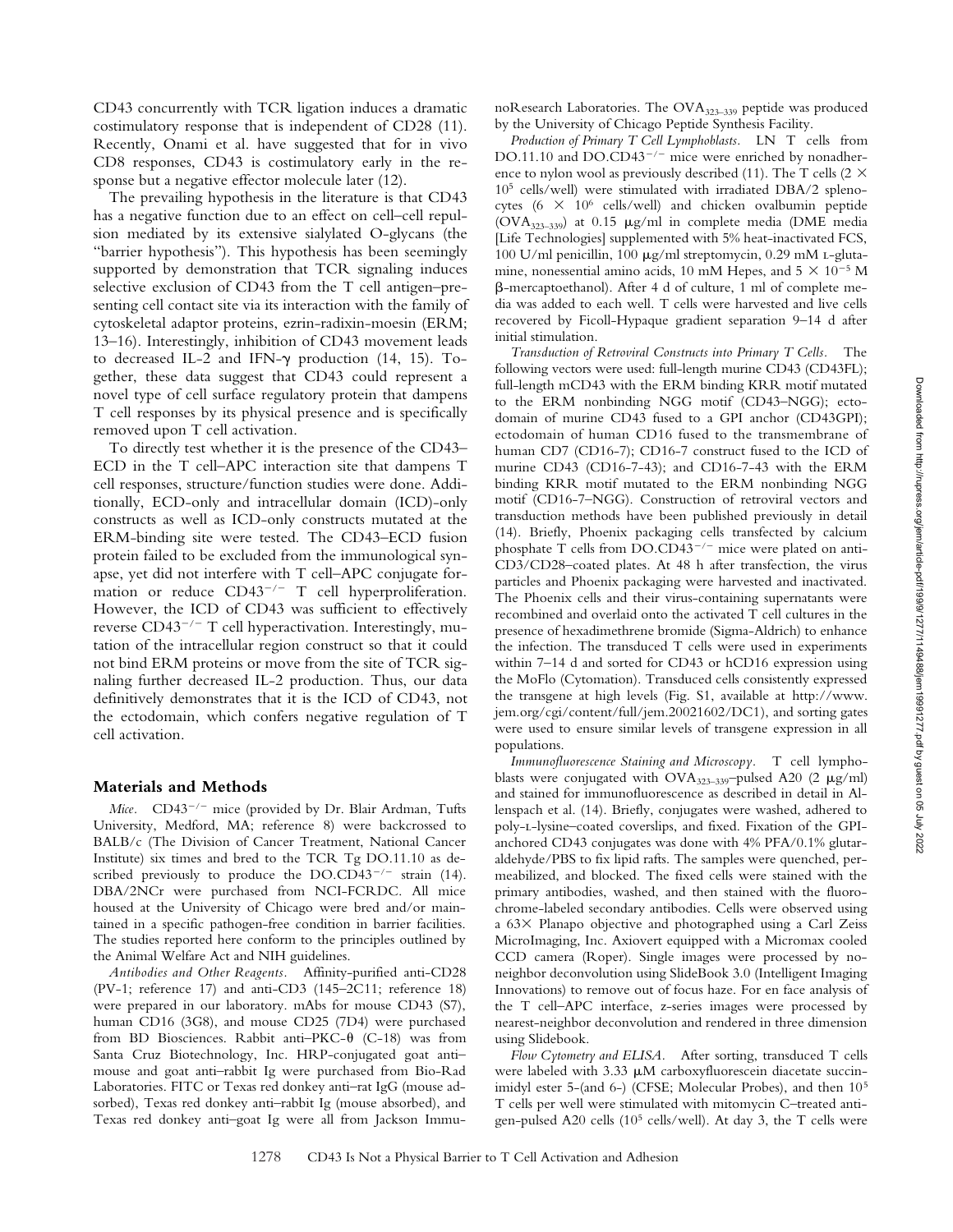recovered and stained with anti-CD43, and flow cytometric analysis was performed. Data were analyzed using CellQuest and Modfit software to determine the percentage of cells in each generation. Expression of CD25 was determined at 24 h activation. Supernatants were collected 24 h after activation and assayed for IL-2 production by ELISA (BD Biosciences).

*Heteroconjugate Adhesion Assay.* A20 B lymphoma cells were stained according to manufacturer's instructions with the vital dye PKH26 (Sigma-Aldrich), a membrane marker that fluoresces in the same wavelength as phycoerythrin. The cells were washed, pulsed with OVA peptide as above, and resuspended to  $5 \times 10^5$ cells/ml. T cells were stained according to manufacturer's instructions with Calcein-AM a cytoplasmic dye (Sigma-Aldrich) that emits in the same wavelength as fluorescein. Prior to mixing the T cells with APCs, the cells were washed once in 5% DMEM and resuspended to 5  $\times$  10<sup>5</sup> cells/ml. APCs were added at equal volumes to the appropriate T cells. The mixture of cells was centrifuged at 500 rpm for 5 min at  $4^{\circ}$ C and vortexed for 10 s at setting 4. After agitation, the cell mixtures were incubated in a  $37^{\circ}$ C water bath for the different times as indicated. The samples were vortexed for 30 s at setting 2 for naive cells and setting 8 for previously activated cells and then immediately fixed with an equal volume of 6% paraformaldehyde in PBS. Conjugates were measured by flow cytometry, and the percent of T cells in conjugates was determined. Triplicate samples were used to determine SDs.

*Online Supplemental Material.* Fig. S1 shows that the T cell transduced with CD43 mutant constructs expresses equal levels of the control and mutant proteins. Fig. S2 shows a second T cell–APC conjugate similar to Fig. 2 A that demonstrates that CD43GPI is located throughout the immunological synapse including the C-SMAC. Online supplemental material is available at http://www.jem.org/cgi/content/full/jem.20021602/DC1.

## **Results and Discussion**

*CD43 Negatively Regulates T Cell Proliferation and Activation in Antigen-specific Responses.* Mitogen or alloantigen stimulation has been shown to induce increased proliferation of CD43-deficient T cells compared with WT T cells (8, 9). To test whether this hyperproliferation would also be found in an antigen-specific model, CD43<sup>-/-</sup> mice were bred to the DO11.10 TCR transgenic strain  $(DO.CD43^{-/-})$ . WT and  $DO.CD43^{-/-}$  T lymphoblasts were labeled with CFSE dye and cocultured with OVA323–339–pulsed A20 cells. We found a significant difference between DO.CD43<sup>-/-</sup> and WT DO11.10 T cells. The two populations divided similarly on day 2, but on days 3 and 4 the  $DO.CD43^{-/-}$  T cells underwent more cell divisions when compared with WT T cells (Fig. 1 A and not depicted). 24 h after activation, CD25 expression on the DO.CD43<sup>-/-</sup> T cells was also higher than on WT T cells (Fig. 1 B), suggesting that the signals for hyperpro-



ulates T cell proliferation and activation but does not affect formation of T cell–APC conjugates. (A) Rested DO.CD43<sup>-/-</sup> and DO11.10 lymphoblast were dyed with CFSE and stimulated with OVA peptide  $(0.3 \text{ µg/ml})$ -pulsed A20 B cells. Daughter generations were determined by measuring the CFSE peaks that shift to the right of the parental peak with Modfit software. CD43<sup>-/-</sup> T cells divide and undergo more divisions compared with CD43 WT T cells on day 3. (B) CD25 expression at 24 h after stimulation with OVA peptide (0.3  $\mu$ g/ml) pulsed A20 cells is decreased on CD43 WT T cells. \*P  $< 0.05$ ; \*\*P  $< 0.01$ . Data are from one representative experiment of a total of three independent experiments. (C and D) A flow cytometric based assay was used to determine adhesion between DO11.10 (circles) or DO.CD43<sup>-/-</sup> (squares) T cells and OVA-pulsed (filled symbols) or unpulsed (open symbols) A20 cells. No difference was found between CD43<sup>-/-</sup> and WT murine T cells to form conjugates with 0.3 g/ml of OVA peptide–pulsed APC. Naive (C) and previously activated (D) T cells were tested. Data are from one representative experiment of a total of three independent experiments.

Figure 1. CD43 negatively reg-

<sup>1279</sup> Tong et al. Brief Definitive Report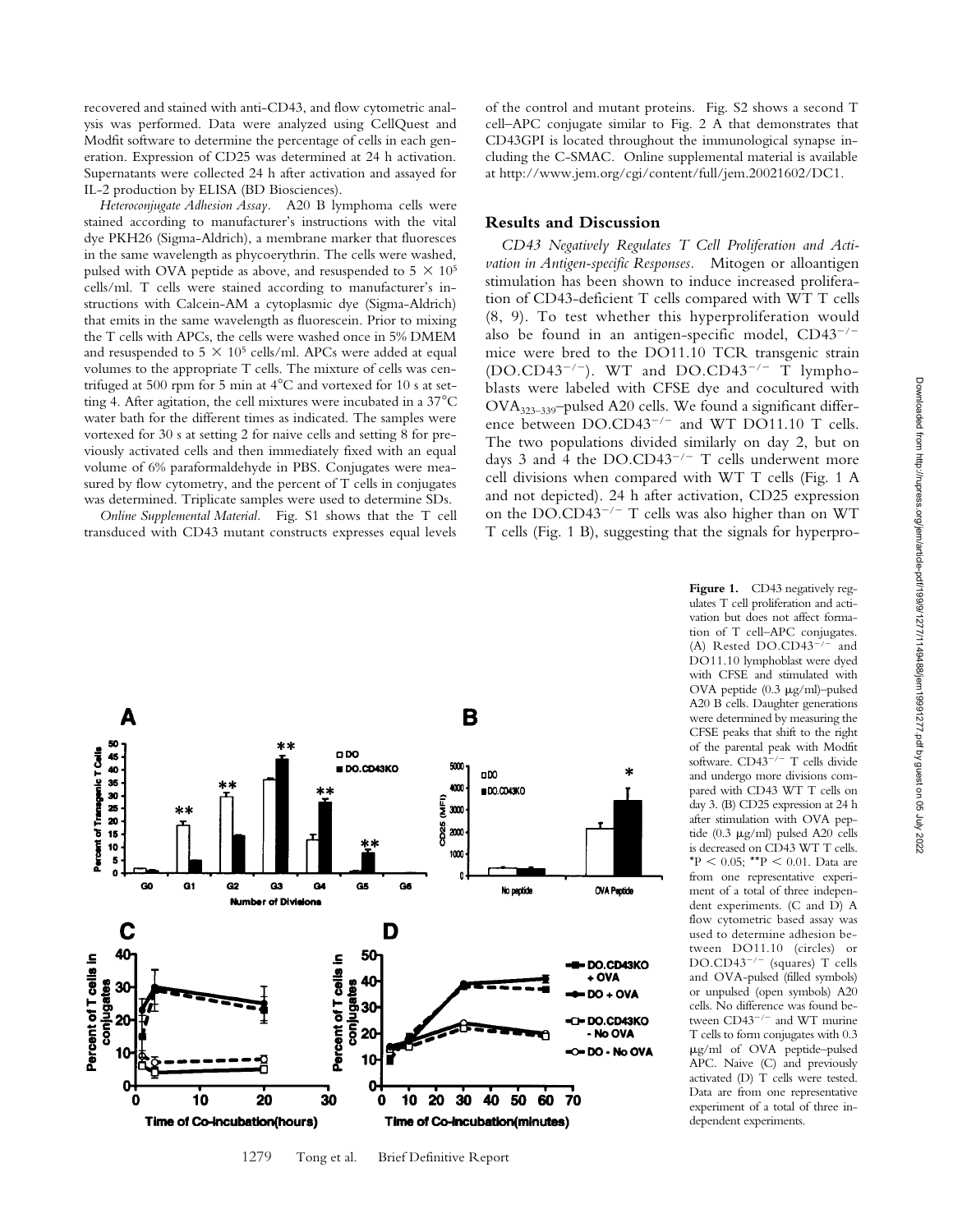



teraction site in order for the T cell receptor to make con-

The production of a mutant CD43 molecule that contains no transmembrane or cytoplasmic region, which through its GPI linkage actually moves the ectodomain of CD43 toward the T cell–APC contact site, allowed for a direct test of the "barrier hypothesis." If this hypothesis is correct, then the CD43GPI mutant that places CD43 in

**Unpulsed OVA-pulsed Figure 2.** The ectodomain of CD43GPI is present throughout the T cell–APC interaction site, yet has no affect on T cell–APC conjugate formation. (A) DO.CD43GPI T cells (small cells on the right in each picture) were conjugated with antigen-pulsed A20 B cells (large cells on left), fixed, and double labeled for CD43 and PKC- $\theta$  as described in Materials and Methods. (A second example of a different CD43GPI-transduced T cell–APC conjugate is found in Fig S2, available at http://www.jem.org/ cgi/content/full/jem.20021602/DC1). z-series images were collected, and digital deconvolution and three-dimensional rendering of the cell–cell interface demonstrated that although PKC- $\theta$  was focused in the C-SMAC, the CD43GPI molecule was distributed throughout the entire contact area. (B) Using the flow cytometric based adhesion assay described in the legend to Fig. 1, no difference in conjugate formation between CD43<sup>-/-</sup> and CD43GPI-transduced T cells with  $0.3 \mu$ g/ml of OVA peptide– pulsed A20 cells was found.

liferation may occur within this time period. Similar results were found when naive T cells were used (unpublished data). Thus, similar to mitogenic stimuli, antigen-specific stimulation also induces hyperproliferation and activation of  $CD43^{-/-}$  T cells.

*DO.CD43*-*/*- *T Cells Do Not Display Increased Heteroconjugate Adhesion.* A model of T cell activation based on T cell topology and a sorting of surface molecules by size and charge has been proposed (19, 20). In this model, CD43, being one of the largest and most highly charged molecules on the cell surface, would need to be removed from the in-



A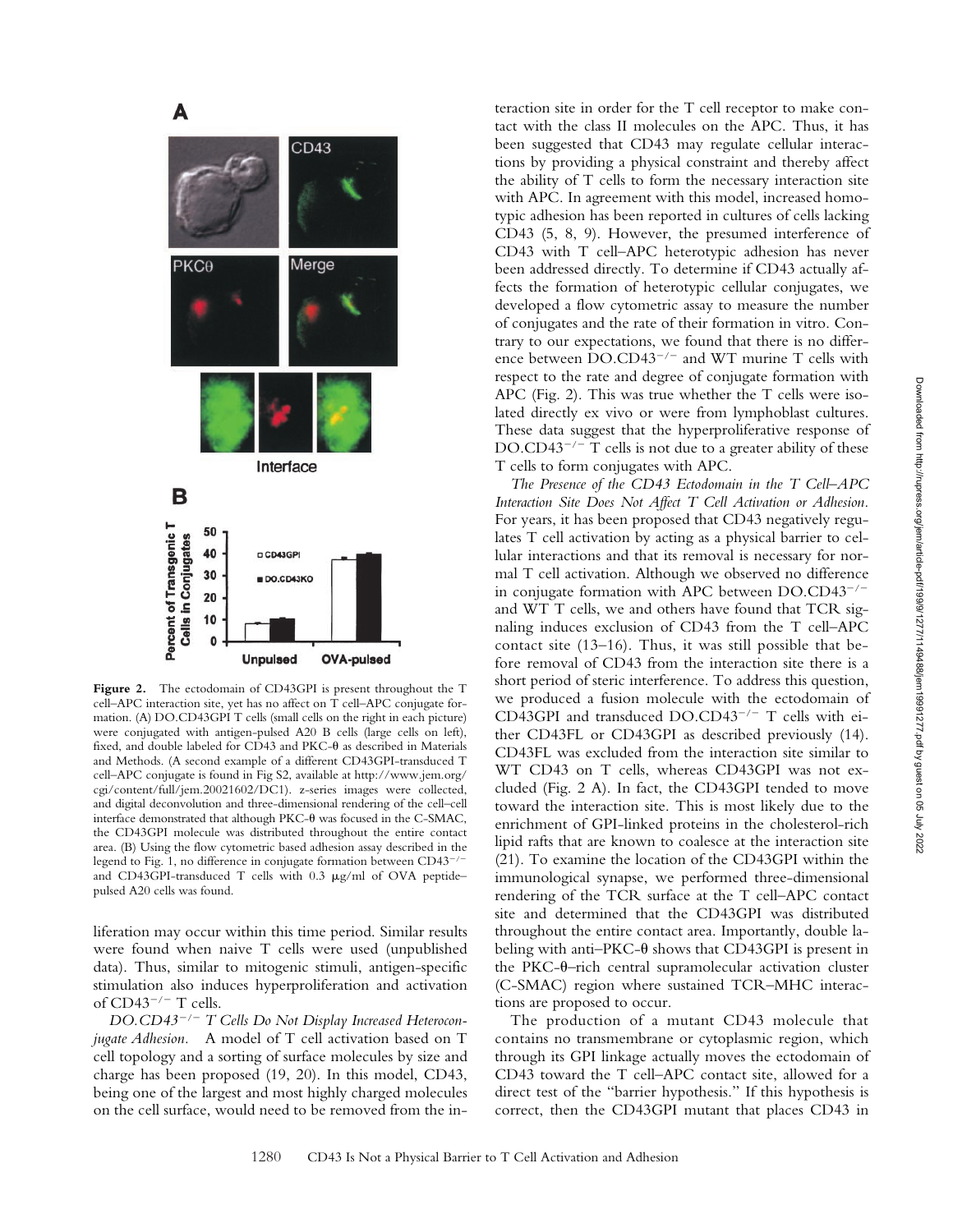

the T cell–APC contact site should decrease T cell function. Yet, no significant differences between the adhesive capabilities of CD43<sup>-/-</sup> and CD43GPI-transduced T cells could be discerned (Fig. 2 B). Both populations formed equal numbers of conjugates with OVA peptide–pulsed APC at all time points examined. Thus, the theory that CD43 must be removed from the interaction site to facilitate T cell–APC adhesion is not supported by our data. Further, if the barrier hypothesis was correct, GPI-linked CD43 should have had a greater tendency to inhibit T cell activation than CD43FL which is actively moved to the distal pole complex. Again, our data does not support this hypothesis. Transduction of CD43FL into CD43<sup>-/-</sup> T cells diminished proliferation and CD25 expression, whereas transduction of the CD43GPI molecule had no effect on the hyperproliferation of  $CD43^{-/-}$  T cells (Fig. 3). Thus, we have directly disproven the size-exclusion barrier hypothesis.

*The Cytoplasmic Tail of CD43 Is Sufficient for Diminished T Cell Proliferation.* Our results with the CD43GPI construct demonstrate that the negative regulation of T cell activation by CD43 is not due to the presence of the ECD in the T cell–APC interaction site. Since the CD43FL was able to reconstitute the WT phenotype, these data suggest that the ICD is necessary for the negative regulatory function of the molecule. To test this hypothesis, an "intracellular only" construct was used (14). This fusion molecule consists of the ECD of human CD16, the transmembrane region of human CD7, and the ICD of murine CD43 (CD16-7-43). The construct and its control, CD16-7, were transduced into  $CD43^{-/-}$  T cells, and the resulting populations were sorted and tested for proliferation and CD25 expression (Fig. 4, A and B). The CD16-7- 43–transduced cells proliferated slower and expressed less

**Figure 3.** The presence of the CD43 ectodomain in the T cell–APC interaction site is not sufficient to inhibit T cell proliferation or activation. CD43<sup>-/-</sup> T cells were transduced with either CD43FL or CD43GPI and labeled with CFSE. Unsorted populations containing both transduced and nontransduced cells were stimulated with antigen-pulsed A20 cells. The cells were analyzed for CD25 expression at 24 and 72 h for proliferation. By flow cytometry, the  $\text{CD4}^+\text{CD43}^+$ (transduced) cells were compared with CD4<sup>+</sup>CD43<sup>-</sup> (nontransduced) cells from the same culture. (A and B) Reintroduction of CD43FL into CD43<sup>-/-</sup> T cells inhibited proliferation (A) and CD25 expression (B) to levels similar to CD43 WT T cells. (C and D) Reintroduction of CD43GPI into CD43<sup>-/-</sup> T cells had no effect on proliferation. The CD43 transduced T cells proliferated as rapidly as  $CD43^{-/-}$  T cells at day 3 (C) and had no decrease in CD25 expression (D). \*P  $\leq 0.05$ ; \*\*P  $\leq 0.01$ . Data are from one representative experiment of a total of three independent experiments.

CD25 than the CD16-7 cells. Therefore, these data demonstrate that the negative function of CD43 on T cell proliferation is due entirely to an intracellular mechanism.

*IL-2 Production Is Inhibited by the Presence of the CD43 ICD in the Immunological Synapse.* The role of CD43 exclusion in the regulation of proliferation has been tested by Savage et al. (22). They found that expression of a mutant CD43 construct in which the ERM-binding site was mutated (CD43–NGG) reversed the hyperproliferation of the CD43<sup>-/-</sup> T cells but did not decrease proliferation further than transduction with the CD43FL construct. In light of these findings, we have investigated whether the reversal of the CD43<sup>-/-</sup> T cell hyperproliferation by the CD43-NGG mutant was due to the presence of the CD43 ectodomain as suggested by the barrier hypothesis or the ICD as suggested by our studies. When the CD43 intracellular-only construct was also mutated at the ERM-binding site (CD16-7–NGG), the CD16-7–NGG mutant reversed the hyperproliferation of the CD43<sup>-/-</sup> T cells but did not reduce proliferation further than that seen with CD16-7- 43–transduced T cells (Fig. 4 E). Thus, the negative effect of CD43 on T cell proliferation is entirely due to the presence of its ICD, regardless of its location.

Our data on T cell proliferation suggest that the ectodomain is not involved in the regulatory function of CD43. However, Delon et al. found that overexpression of the CD43–NGG in WT T cells actually inhibited IL-2 production (15). The authors proposed that this was due to the inability of these cells to move the large highly glycosylated CD43 ectodomain from the T cell–APC contact site. To address the apparent contradiction between our data and those of Delon et al., we investigated the role of CD43 exclusion on IL-2 production. First, we investigated whether, similar to the data in Delon et al., transduction of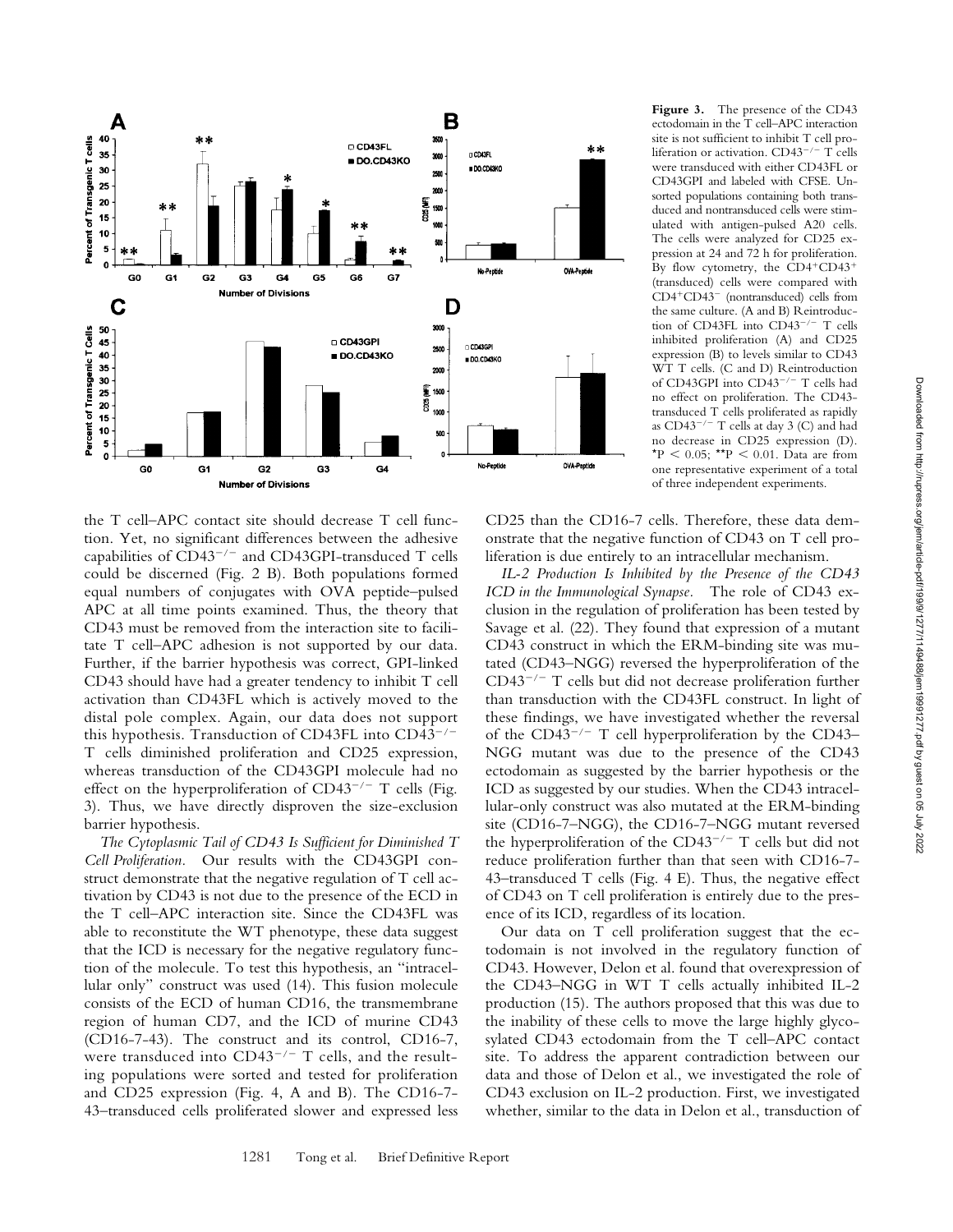

Figure 4. The cytoplasmic domain of CD43 is necessary and sufficient to inhibit T cell proliferation. (A and B) CD43<sup>-/-</sup> T cells were transduced with the "inside only" construct CD16-7-43 or the control construct CD16-7. (A) The CD16-7-43–transduced T cells had significantly decreased T cell proliferation compared with CD16-7-transduced control T cells. (B) CD25 expression at 24 h after stimulation with OVA peptide (0.3  $\mu$ g/ml)–pulsed A20 cells is decreased on CD16-7-43–transduced T cells. (C and D) CD43–NGG and CD16-7–NGG mutants decreased IL-2 production compared with their WT controls. Sorted CD43FL and CD43–NGG T cells (C), CD16-7-43 and CD16-7–NGG (D) T cells were stimulated at 24 h with OVA peptide (0.3 μg/ml)–pulsed A20 cells. (E) CD43<sup>-/-</sup> T cells transduced with CD16-7-43 and CD16-7-NGG constructs were CFSE labeled, and proliferation was measured at day 3.  $\text{*}P < 0.05$ ;  $\text{*}P < 0.01$ . Data are from one representative experiment of a total of three independent experiments.

the CD43-NGG mutant into CD43<sup>-/-</sup> T cells inhibited IL-2 production. As seen in Fig. 4 C, upon restimulation less IL-2 was produced by the CD43–NGG T cells than the CD43FL T cells. However, CD43<sup>-/-</sup> T cells transduced with CD16-7–NGG also produced significantly less IL-2 upon restimulation than those transduced with moveable CD16-7-43 (Fig. 4 D). Thus, our data does not support the interpretation of Delon and colleagues that CD43 regulation of IL-2 production is due to a steric interference of T cell interactions by the CD43 ectodomain, since decreased IL-2 production required only the presence of the CD43 ICD in the contact site. Further, our findings suggest that although CD43 regulation of T cell proliferation and IL-2 are both mediated through intracellular events, moving the cytoplasmic region from the interaction site is only required for some of its functions.

In conclusion, our study provides definitive evidence against the barrier hypothesis for CD43 function. Our data clearly demonstrate that the CD43 intracellular region is necessary and sufficient for CD43 function, and we could find no evidence for any effect of the extracellular region. It remains to be determined how CD43 actually downregulates T cell activation. Previously, CD43 has been shown to be phosphorylated on resting T cells, and this phosphorylation increases upon T cell activation (23). We propose that changes in CD43 phosphorylation may lead to signaling events that regulate adhesion and activation. Studies are underway in our laboratory to address this hypothesis. Furthermore, the role of the CD43 ectodomain remains to be explored. Several groups have identified potential CD43 ligands (7, 24, 25), and engagement of these CD43 ligands may provide positive costimulatory signals to the T cell (11, 12). It is also possible that the CD43 ectodomain functions as a soluble molecule. In fact, soluble CD43 ectodomain has been found at substantial levels in human sera (26), and recent work has shown a novel role for soluble CD43 in promoting stable interaction of mycobacteria with receptor on the macrophage, enabling the cells to respond by producing TNF- $\alpha$  (27). Thus, further studies are required to determine the distinct functions of the extracellular, transmembrane, and cytoplasmic domains of CD43.

We thank Brian Gray, Amanda Tesciuba, Aric Frantz, Kelly Blaine, Donna Decker, Amelie Collins, Sara Tartof, and Dr. Rebecca Shilling for their contributions to these studies. Peptide synthesis, flow cytometry, and digital light microscopy were conducted using the University of Chicago Cancer Research Center Core facilities (P30 CA 14599-28).

This work was supported by National Institutes of Health grants R01 AI44932 (to A.I. Sperling) and R01 AI50098 (to J.K. Burkhardt).